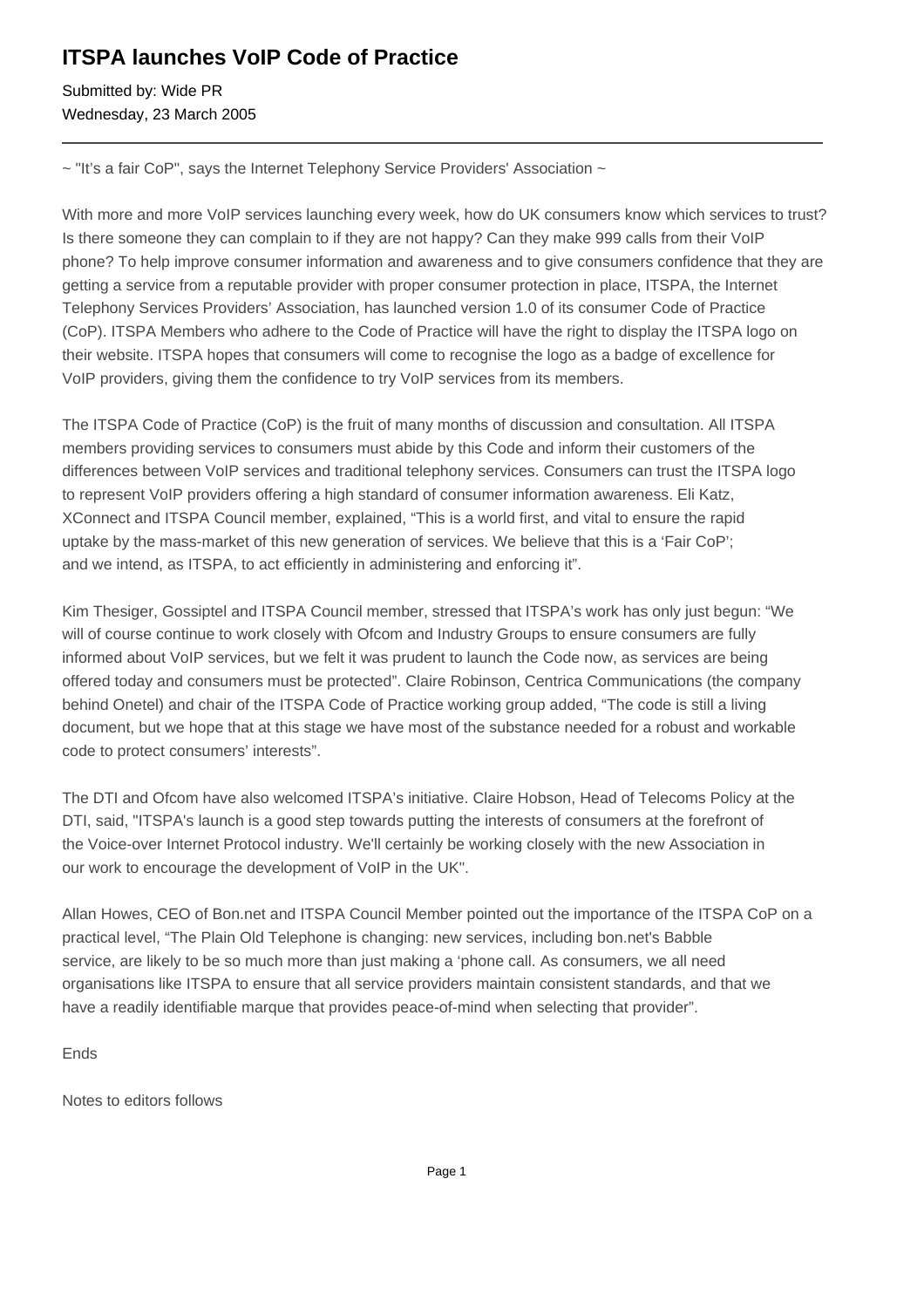# Notes to Editors:

Andrew Heaney's (Ofcom director of Competition Policy) speech at the event launching the ITSPA CoP v.1.0 can be found here: http://www.ofcom.org.uk/media\_office/speeches\_presentations/itspa

# About VoIP

Internet Telephony is the ability to make voice calls over any Internet connection, particularly broadband, using Voice over Internet Protocol (VoIP). Internet Telephony Service Providers can provide regular and enhanced phone line services – at reduced cost – with calls to other Internet phones often free of charge.

# About ITSPA ITSPA exists to:

· Encourage the innovation and development of the VoIP industry through the promotion of self-regulation and competition;

Lobby Ofcom, the UK Government and the European institutions to ensure the UK and Europe remain the most favourable environment in which to run a VoIP business and in which to be a VoIP customer;

Respond to UK Government and European regulators on behalf of its members;

Investigate solutions for industry, including fraud black lists, peering and interoperability;

Reassure Consumers that any product or service bought from a company displaying the ITSPA logo comes with a high standard of consumer protection, which is properly enforced and includes a dispute resolution procedure.

# ITSPA believes in:

The benefits of self-regulation to promote the growing VoIP sector;

The need to foster a truly competitive and innovative market where VoIP providers can compete with existing telecoms providers on a level playing field;

The facilitation of the provision of "naked DSL" (i.e. the provision of broadband access without needing to also pay for telephone line rental);

· Open, non-discriminatory access through all Broadband ISPs (i.e. ISPs should not block/hinder customers from using third party VoIP providers);

The promotion of best efforts provision of access to emergency services and the